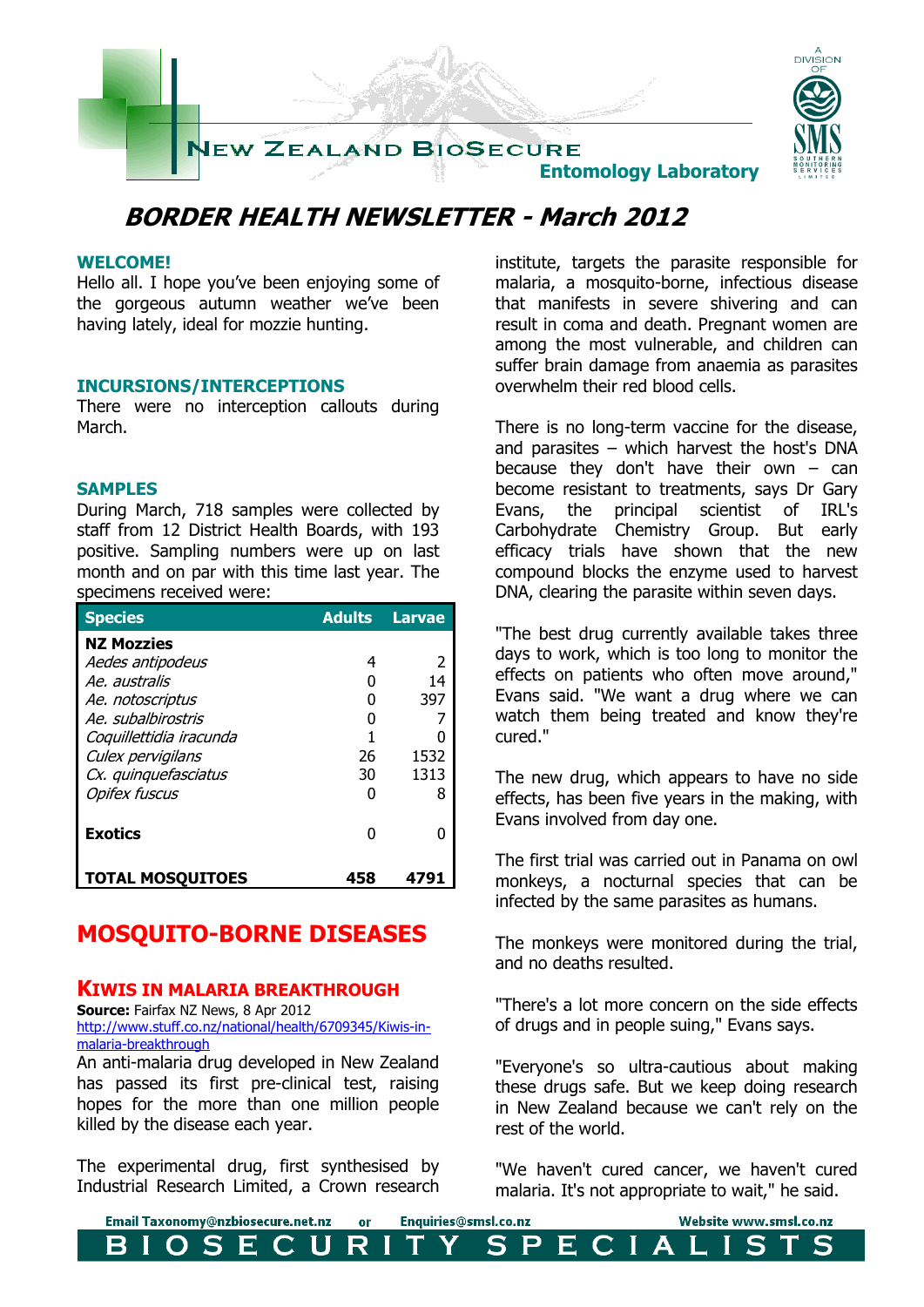

New Zealand Pharmaceuticals, which is capable of manufacturing the drug's active ingredient, is following developments closely.

"We hope to manufacture it as our contribution to the future of this malaria drug," NZ Pharmaceuticals business development manager Selwyn Yorke said.

## **ROSS RIVER VIRUS - AUSTRALIA (WA)**

**Source:** WA Today [edited] 1 Mar 2012 reported on ProMED Mail 3 Mar 2012 [http://www.watoday.com.au/wa-news/ross-river-cases](http://www.watoday.com.au/wa-news/ross-river-cases-spike-in-cockburn-20120301-1u4sp.html)[spike-in-cockburn-20120301-1u4sp.html](http://www.watoday.com.au/wa-news/ross-river-cases-spike-in-cockburn-20120301-1u4sp.html)

A Perth council has issued a warning about mosquito-borne Ross River virus after it emerged that in the area more people have contracted the virus in the past 2 months than in all of 2011. In a statement today, the City of Cockburn said it had 62 reported cases of Ross River virus in the area since 1 Jan [2012], almost triple the 21 cases reported in 2011.

There has been a similar rise across the state in the past 2 months, with 511 cases state-wide since the start of the year [2012]. This is more than the total number of cases in all of 2010, when there was just 245. By the same time last year [2011], there was just 245 cases of the virus reported state-wide. [245 cases in each of these 2 years (2010 and 2011)?]

The number of cases of Ross River [virus infection] over the past 2 months have been the worst since the Department of Health's online records began in January 2008.

The City of Cockburn has warned residents in Atwell, Success, Hammond Park and Aubin Grove to take extra precautions in preventing mosquito bites, especially during sunset and for 3 hours after sunset.

The City's Environmental Health officers have carried out trapping adult mosquitoes across Cockburn to determine potential breeding sites and are taking action to reduce mosquito

 **Entomology Laboratory** numbers and potential disease risk. Suburbs to the east of Thomsons Lake within the City are at the highest risk.

According to the Department of Health, symptoms can include skin rashes, sore and painful joints, tiredness, fever and headaches. It starts between 3 - 21 days after a mosquito bite, and can last for several months. Fever, nausea and skin rashes usually disappear within the 1st 2 weeks of the illness developing, but the joint, muscle and tendon pain can last for much longer.

There is no cure for Ross River virus, and the only prevention is to avoid being bitten by mosquitoes carrying the disease. Ross River virus [transmission] is most active between September and May, and people living within 3 - 5 km [1-3 mi] of saltmarshes or brackish wetland are at greater risk.

# **TICK-BORNE DISEASES**

## **AUSTRALIANS HAVE NEW WORRY - A DEADLY TICK**

#### **Source:** Fairfax Media, 19 Mar 2012

[http://www.stuff.co.nz/world/australia/6600001/Australian](http://www.stuff.co.nz/world/australia/6600001/Australians-have-new-worry-a-deadly-tick) [s-have-new-worry-a-deadly-tick](http://www.stuff.co.nz/world/australia/6600001/Australians-have-new-worry-a-deadly-tick)

A potentially lethal tick infection newly identified in Australia has mysteriously emerged on the NSW south coast.

Doctors have revealed the first reported Australian case of human babesiosis, a tickborne infection that carries a 5 to 10 per cent fatality rate, higher than the death rate from the most common tick bite infections.

The victim was a 56-year-old man from the south coast who died, it is thought, partly as a result of babesiosis.

His infection was discovered only by chance, when his blood samples were re-checked four months after he had been admitted to Canberra